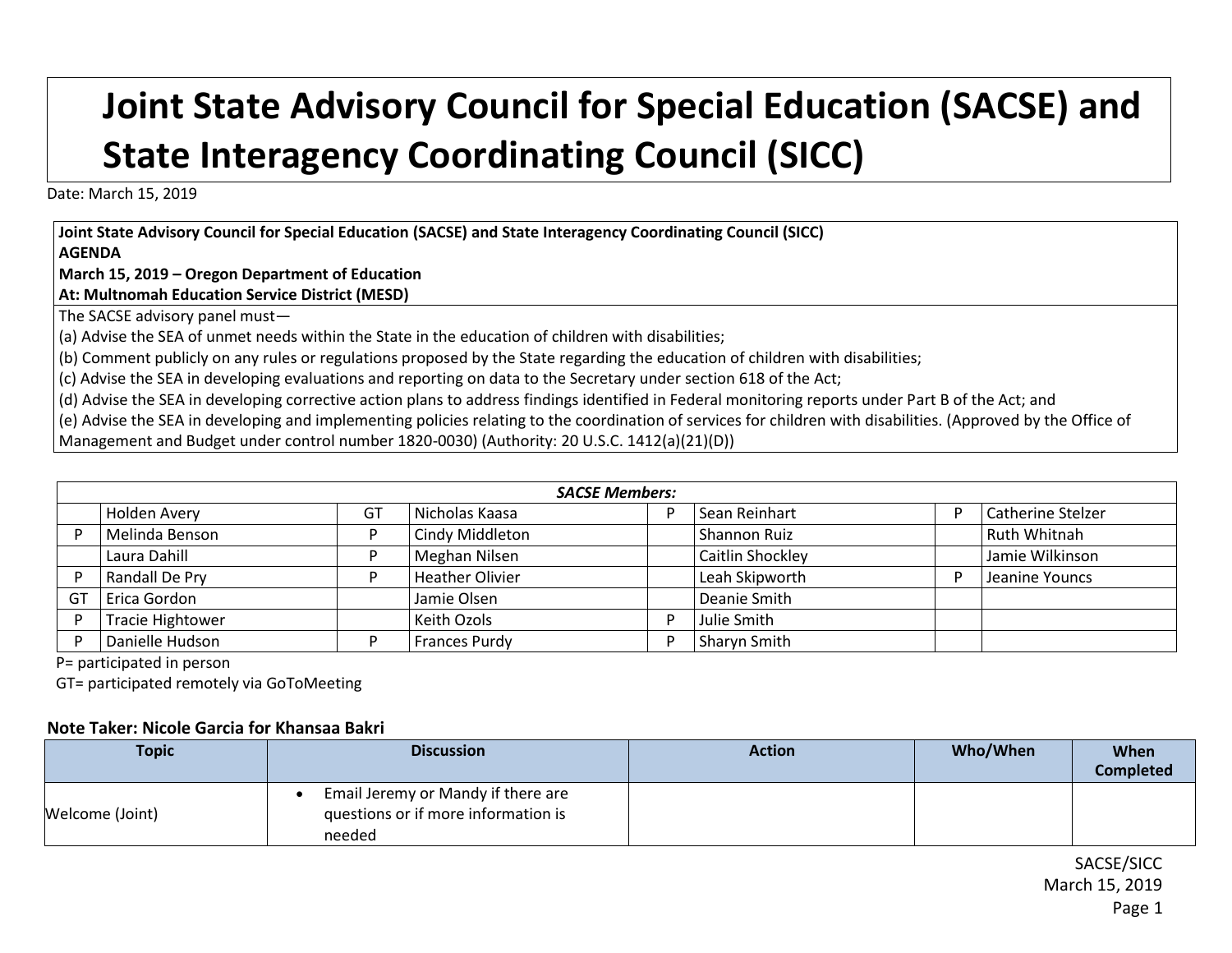|                                                                            | Legislative update is not on the agenda<br>from ODE but in packets                                                                                                                                                                                                                                                                                                                                                                                                                                                                                                                                                                                                                                                                                                                                                                                                                                                                                                                                                                                      |                                                                                                                                     |  |
|----------------------------------------------------------------------------|---------------------------------------------------------------------------------------------------------------------------------------------------------------------------------------------------------------------------------------------------------------------------------------------------------------------------------------------------------------------------------------------------------------------------------------------------------------------------------------------------------------------------------------------------------------------------------------------------------------------------------------------------------------------------------------------------------------------------------------------------------------------------------------------------------------------------------------------------------------------------------------------------------------------------------------------------------------------------------------------------------------------------------------------------------|-------------------------------------------------------------------------------------------------------------------------------------|--|
| SACSE/SICC Adopt Agenda &<br>Approve Draft Meeting Minutes<br>from January | Agenda reviewed.<br>$\bullet$<br>Minutes format have been changed to<br>$\bullet$<br>have action items be clearer.                                                                                                                                                                                                                                                                                                                                                                                                                                                                                                                                                                                                                                                                                                                                                                                                                                                                                                                                      | Agenda and minutes approved<br>$\bullet$<br>without opposition.                                                                     |  |
| Constituent Reports (SACSE<br>only)                                        |                                                                                                                                                                                                                                                                                                                                                                                                                                                                                                                                                                                                                                                                                                                                                                                                                                                                                                                                                                                                                                                         | Share constituent reports with<br>Jeremy                                                                                            |  |
| Old Business:<br>Update of South Coast SACSE<br>Meeting (SACSE only)       | Update on South Coast: We will have<br>$\bullet$<br>dinner as SACSE members, visit a LTCT<br>site within a school and<br>teachers/students from the region will<br>present. First part of the morning with<br>be at South Coast ESD and afternoon<br>will conclude with site visits. Agenda<br>should be available by the end of the<br>month.<br>During these traveling visits, we need<br>to be intentional about soliciting<br>public comment to capture local<br>voices. We could collaborate with<br>FACT and OFSN on this. This also<br>provides an opportunity to the<br>community to understand what SACSE<br>does.<br>Regarding the public comment from<br>January concerning Emotional<br>Disturbance (ED) - there is an<br>amendment to SB 13 in the current<br>legislature. We do not know when it is<br>open for public comment & the policy<br>committee will work on this.<br>Questions on abbreviated day have<br>been forwarded to Elliot Field, ODE<br>Legal Specialist. Members discussed<br>confusion surrounding if foster parents | Share ideas with Jeremy about<br>where SACSE goes next.<br>Share additional questions on<br>abbreviated day with Jeremy &<br>Julie. |  |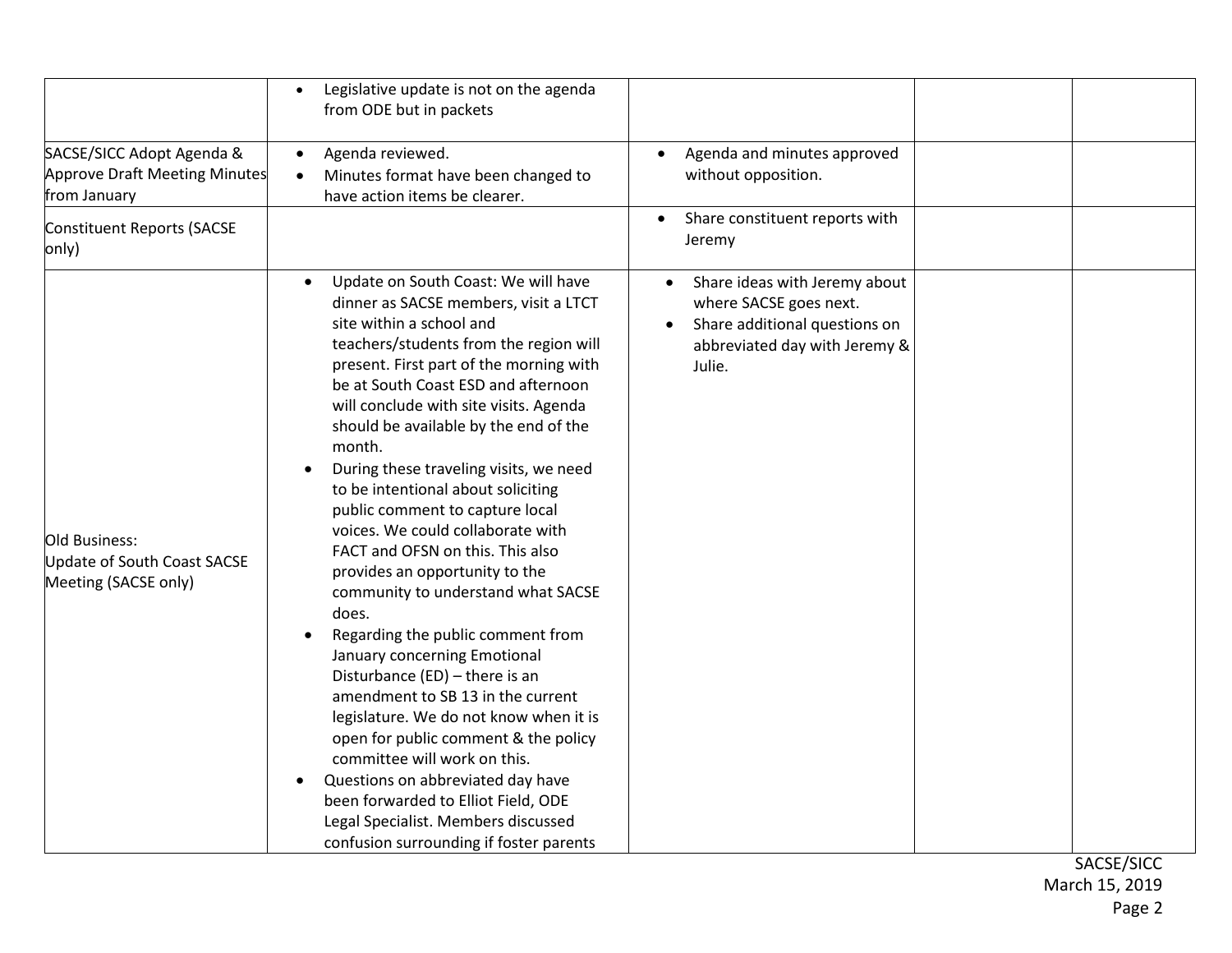|                                                           | can sign off on abbreviated day; there<br>are federal regulations explaining who<br>serves as a parent.                                                                                                                                                                                                                                                                                                                                                                                                                                                                                                                                                                                              |                                                                                        |  |
|-----------------------------------------------------------|------------------------------------------------------------------------------------------------------------------------------------------------------------------------------------------------------------------------------------------------------------------------------------------------------------------------------------------------------------------------------------------------------------------------------------------------------------------------------------------------------------------------------------------------------------------------------------------------------------------------------------------------------------------------------------------------------|----------------------------------------------------------------------------------------|--|
| Committee Meetings and<br>Reports (SACSE only)            | Membership: Meghan is a new<br>member from Baker. Sharon Smith<br>from Pendleton has returned to the<br>council. There was also discussion<br>about a dedicated membership for OR<br>PTI. Right now Heather is serving as a<br>parent and FACT. The PTI membership<br>position is a termed position<br>Policy: the legislative session is in full<br>swing. The group discussed a few bills<br>including ones related to<br>restraint/seclusion and licensing for<br>ABA providers.                                                                                                                                                                                                                  | Julie to connect with Roberta<br>$\bullet$<br>regarding membership from<br><b>FACT</b> |  |
| Break and Come Back Together<br>for the Joint Meeting     |                                                                                                                                                                                                                                                                                                                                                                                                                                                                                                                                                                                                                                                                                                      |                                                                                        |  |
| Regional Programs Update<br>(Kara Williams, Director ODE) | Kara provided an overview of what<br>$\bullet$<br>Regional Programs do across Oregon<br>for students who experience low<br>incidence disabilities.<br>Growth over time and the relationship<br>with funding for Regional Programs<br>was shared. Regional programs'<br>funding trajectory declines over time<br>while the population increases.<br>The Governor's current budget would<br>be a \$6.2M reduction, which could<br>affect over 40 specialized FTE.<br>There was a question/discussion<br>surrounding districts and EI/ECSE<br>programs responsivities for FAPE.<br>Concerns were also raised about the<br>following: loosing specialized staff,<br>rural areas that are already running |                                                                                        |  |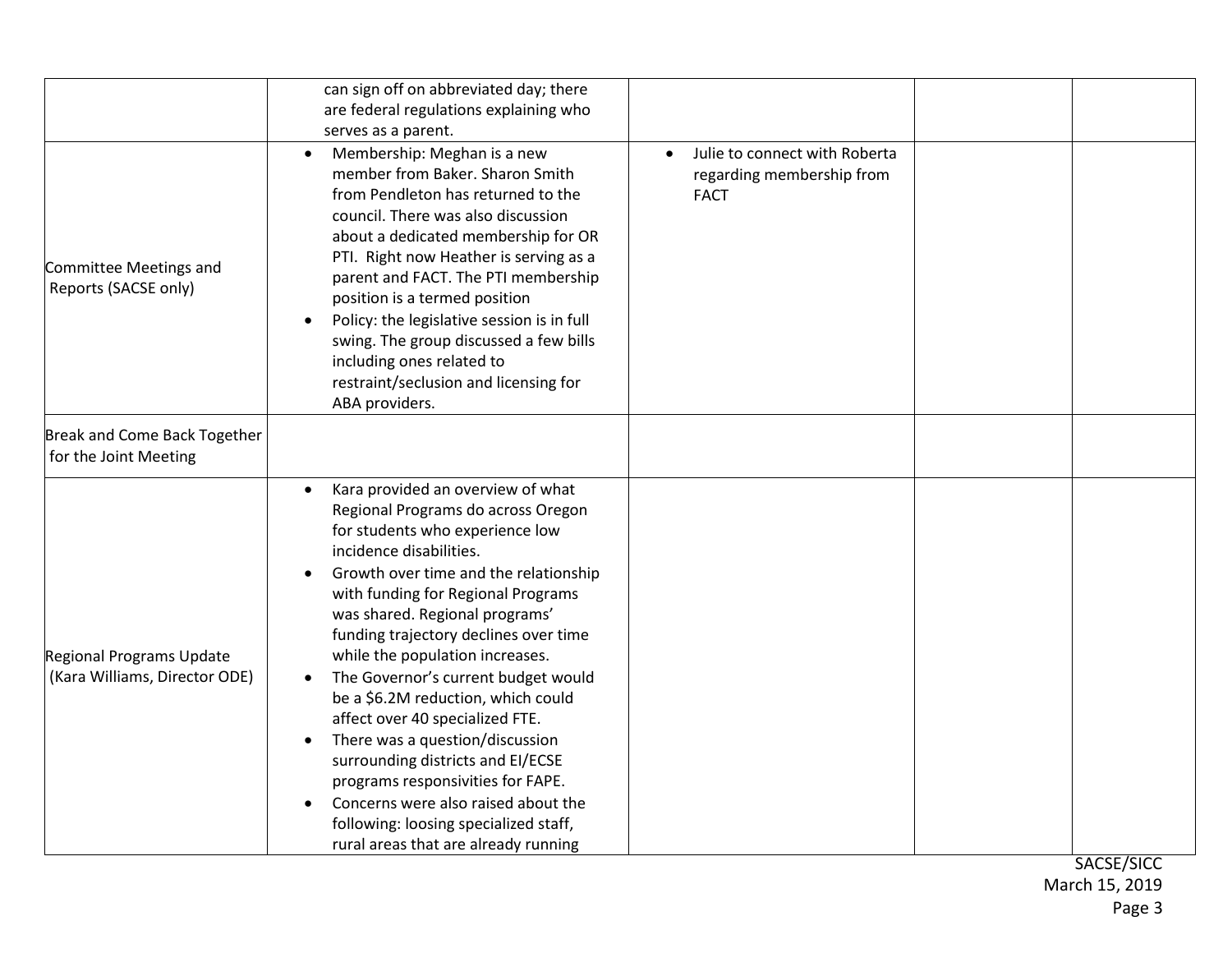|                                               | with slim staffing, lack of clarity where<br>High Cost Disability stands and lack of<br>advocacy in the legislature for low<br>incidence disabilities.                                                                                                                                                                                                                                                                                                                                                                                                                                                                                                                                                                                 |                                                         |  |
|-----------------------------------------------|----------------------------------------------------------------------------------------------------------------------------------------------------------------------------------------------------------------------------------------------------------------------------------------------------------------------------------------------------------------------------------------------------------------------------------------------------------------------------------------------------------------------------------------------------------------------------------------------------------------------------------------------------------------------------------------------------------------------------------------|---------------------------------------------------------|--|
| SACSE Share Out (Julie Smith,<br>Chair)       | Julie provided an overview of SACSE. And<br>includes these highlights:<br>SACSE has added a voice for<br>Oregon's 9 tribes and looking to<br>ensure there is a member who<br>speaks a second language at all<br>times.<br>SACSE is made up of 51% individuals<br>$\bullet$<br>who experience a disability or parents<br>of individuals with a disability and<br>there is an obligation to dissemination<br>information.<br>Regional meetings are utilized to<br>connect with communities, connect<br>with voices that may be missed or<br>unheard and to get the word out about<br>what SACSE does. This year SACSE will<br>be going to South Coast ESD.<br>SACSE is looking for a family<br>representation from Washington<br>County. | Jeremy to email out the SACSE<br>$\bullet$<br>one pager |  |
| SICC Share Out (Lydia Dennehy,<br>Vice Chair) | Lydia provided an overview of SICC and<br>included these highlights:<br>SICC is federally mandated to<br>advise/assist the governor & ODE in<br>making decisions around EI/ECSE.<br>Always recruiting for parents.<br>$\bullet$<br>Have membership for tribes, behavioral<br>health, EI/ECSE providers, districts and<br>parents. Higher Ed also bring the voice<br>for systems.                                                                                                                                                                                                                                                                                                                                                       |                                                         |  |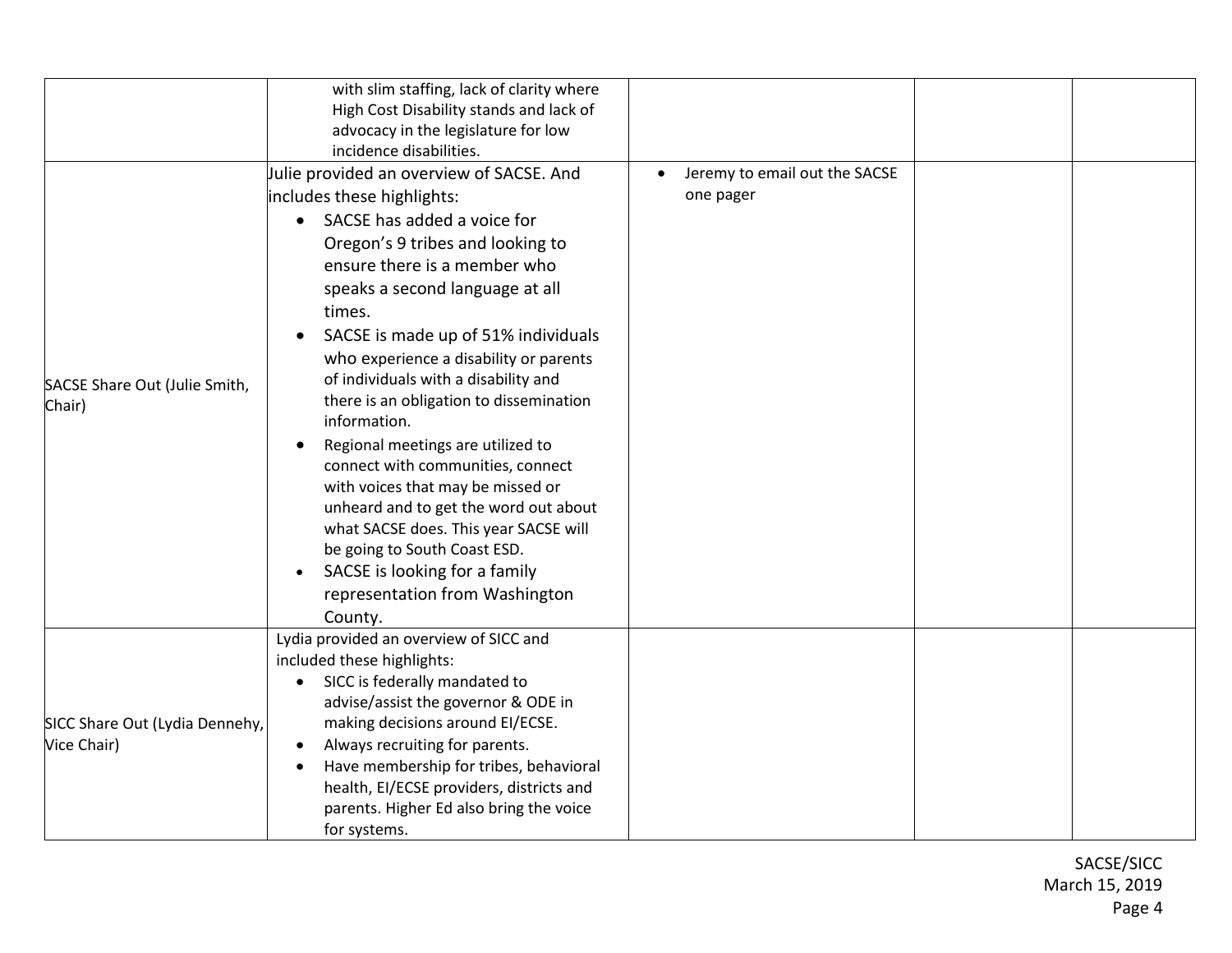|                              | 3-4 goals are a focus for every 2 years.           |
|------------------------------|----------------------------------------------------|
|                              | We have state, local and partnerships              |
|                              | with families within birth to five.                |
|                              | 17/18 Governor's Report is shared with             |
|                              | the legislature and the Governor.                  |
|                              | Connect with Mandy Stanley for                     |
|                              |                                                    |
|                              | additional questions.                              |
|                              | Original presenters are ill and Les, Jeremy, Alice |
|                              | and Melinda presented.                             |
|                              | <b>Oregon Self Advocacy Coalition</b>              |
|                              | "Nothing about us, without us"                     |
|                              | Fairview Trust was highlighted & Gelser            |
|                              | wrote an article detailing the history.            |
|                              | There is continued advocacy to keep                |
|                              | the funds within community each                    |
|                              | legislative session.                               |
|                              |                                                    |
|                              | DD Council:                                        |
|                              |                                                    |
|                              | Council is unique- Inclusive Partners is           |
| Developmental Disabilities   | a working program that work with                   |
| Council and the Oregon Self  | providers in the community and most                |
| Advocacy Coalition share out | states don't have active programs.                 |
| (Chairs)                     | There are also family networks that<br>$\bullet$   |
|                              | support families for individuals                   |
|                              | transitioning and navigating the                   |
|                              | community. Family networks support                 |
|                              | families in their journey for dreaming             |
|                              | and to work across community to build              |
|                              | supports.                                          |
|                              | People can participate remotely                    |
|                              | The DD network partners and                        |
|                              |                                                    |
|                              | university centers: This the community             |
|                              | voice, 60% advocates and family                    |
|                              | members.                                           |
|                              | DD Council- individuals with disabilities          |
|                              | are                                                |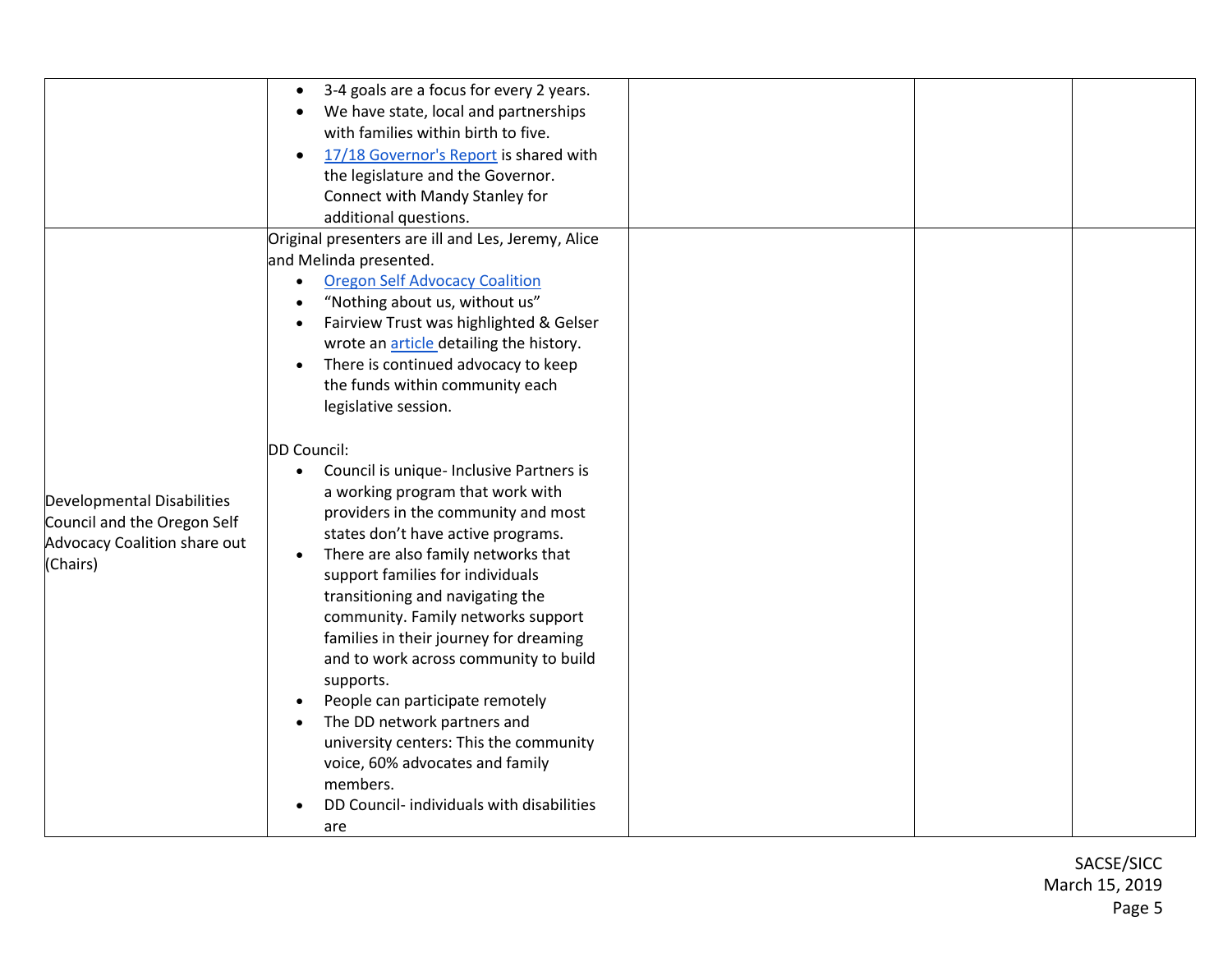|                                                                                                                   | Jeremy challenged the group to<br>increase the youth voice across<br>advisory groups.<br>Their parent advocacy training "Strong<br>Start" is a chance for parents to learn<br>about systems and build capacity in<br>advocacy.<br>The council also has Better Together<br>grants, \$5000 to do something to<br>improve their community with the only                                                                                                                                                                                                                                                                                                                                                                                                                                                                                                                                                                                                                     |
|-------------------------------------------------------------------------------------------------------------------|--------------------------------------------------------------------------------------------------------------------------------------------------------------------------------------------------------------------------------------------------------------------------------------------------------------------------------------------------------------------------------------------------------------------------------------------------------------------------------------------------------------------------------------------------------------------------------------------------------------------------------------------------------------------------------------------------------------------------------------------------------------------------------------------------------------------------------------------------------------------------------------------------------------------------------------------------------------------------|
|                                                                                                                   | stipulation to include individuals who                                                                                                                                                                                                                                                                                                                                                                                                                                                                                                                                                                                                                                                                                                                                                                                                                                                                                                                                   |
| Children's System Advisory<br>Council (CSAC) Share Out<br>(Jeanne McCarty & Jeremy<br>Wells, Executive Committee) | experiences disability on the planning.<br>CSAC was originally a subset of AMH<br>$\bullet$<br>Planning and Advisory Council (AMHPAC)<br>that is a federally required advisory<br>group for OHA. The advisory group is<br>for the children's system within OHA.<br>CSAC provides oversight for children's<br>mental health and focus on transition<br>age youth and young adults.<br>Focus on system of care values- family<br>driven, youth guided, community<br>based and culturally and linguistically<br>competent.<br>Meets monthly with an option to call in<br>and is an open public meeting. There<br>are about 30-40 members that attend<br>regularly.<br>The voice of education was missing and<br>Jeremy has assisted with filling that<br>void.<br>CASAC has a hard time recruiting and<br>retaining young male adults who have<br>gone through the system and have<br>experience.<br>Applications: anyone can send Jeremy<br>an email for more information. |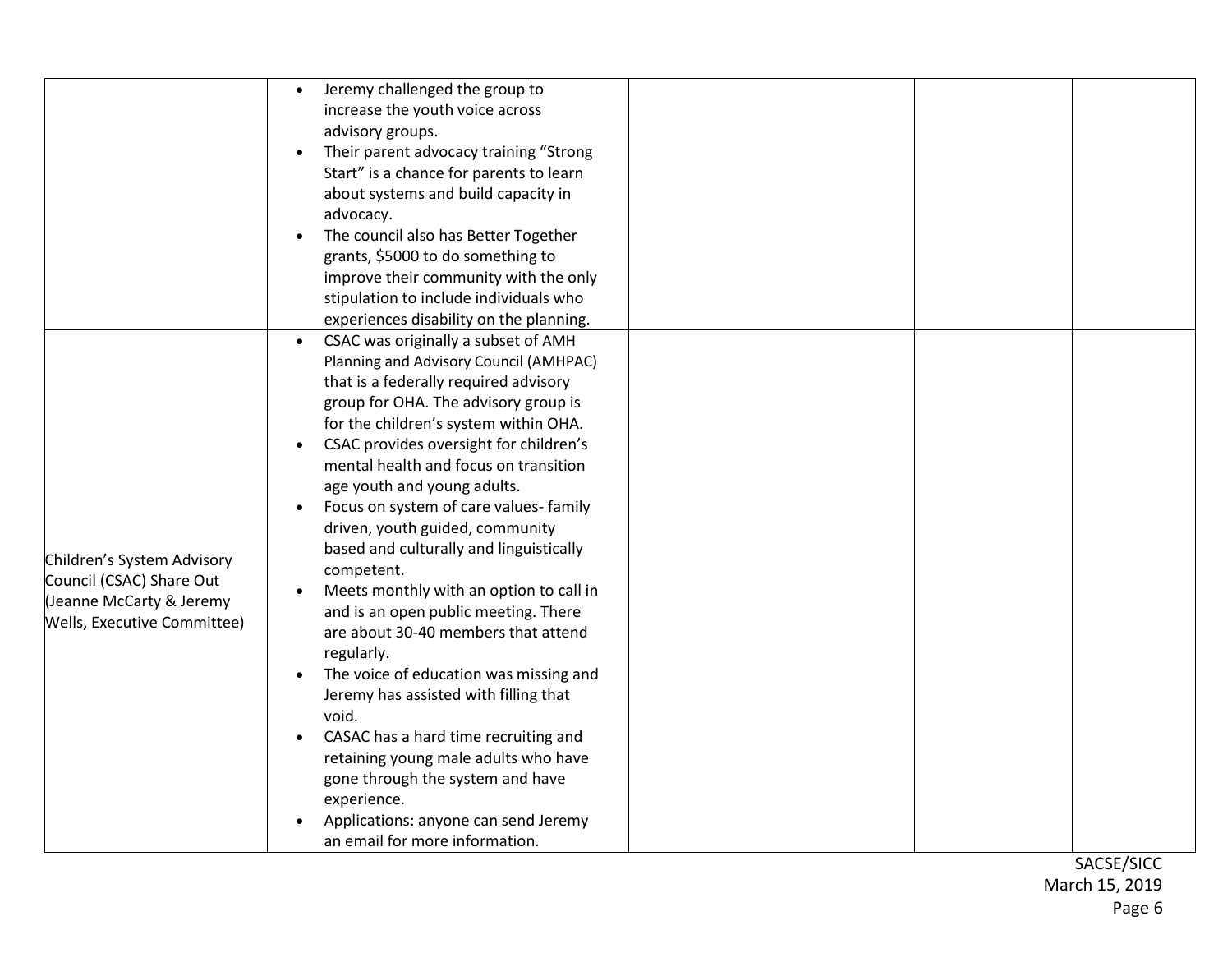|                                  | Two UCEDDs in Oregon- one at OHSU                   |  |
|----------------------------------|-----------------------------------------------------|--|
|                                  | and one at UofO.                                    |  |
|                                  | This is part of the Association of<br>$\bullet$     |  |
|                                  | <b>University Centers on Disabilities</b>           |  |
|                                  |                                                     |  |
|                                  | (AUCD) and they partner with other                  |  |
|                                  | organizations to improve sexual health              |  |
|                                  | education and access to resources for               |  |
|                                  | individuals with I/DD within community              |  |
|                                  | service core function. They have                    |  |
|                                  | completed a curricula review for                    |  |
|                                  |                                                     |  |
|                                  | accessibility, medical accuracy, and                |  |
|                                  | inclusivity. They are developing a                  |  |
|                                  | resource hub to respond to the need                 |  |
|                                  | within the community for sexual                     |  |
|                                  | health, hopefully within the next                   |  |
|                                  | month or so.                                        |  |
| University Center for Excellence | They are providing training within the<br>$\bullet$ |  |
| in Developmental Disabilities    | community for professionals who work                |  |
|                                  |                                                     |  |
| (Alice Miller, Oregon Health &   | directly with individuals with I/DD.                |  |
| Science University)              |                                                     |  |
|                                  | Last year over 600 individuals were                 |  |
|                                  | trained.                                            |  |
|                                  | Has a robust speech language research,              |  |
|                                  | including one pilot with using                      |  |
|                                  | telemedicine with special educators to              |  |
|                                  | do communication interventions.                     |  |
|                                  |                                                     |  |
|                                  | Plug: listening session event for mental            |  |
|                                  | health, diabetes and healthy                        |  |
|                                  | relationships for individuals with I/DD,            |  |
|                                  | support staff, parents and what is going            |  |
|                                  | on within communities. Coming up:                   |  |
|                                  | Hillsboro, Gresham, Bend. Pendleton,                |  |
|                                  | Coos Bay and Grants Pass were                       |  |
|                                  |                                                     |  |
|                                  | previously included. See attachment                 |  |
|                                  | for details.                                        |  |
|                                  |                                                     |  |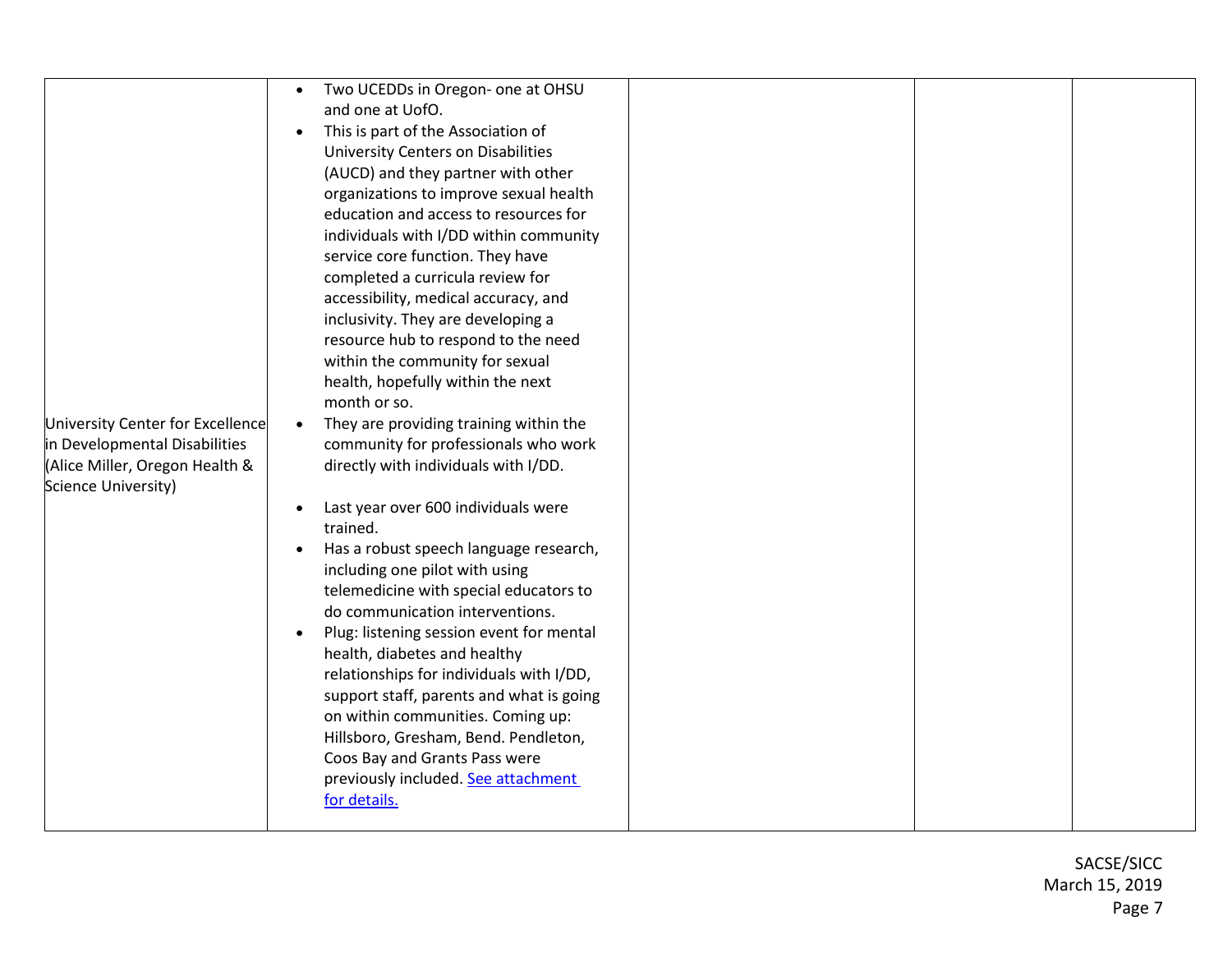| <b>Public Comment</b>                                                         | Mary Mertz, Senior Director for Special<br>Education at Portland Public Schools provided<br>the same testimony she gave to the legislature<br>for SB 135.                                                                                                                                                                                                                                                                                                                                                                                                                                                                                                                                                                                                                                                                 | SACSE Policy workgroup will<br>work with COSA on concerns. |  |
|-------------------------------------------------------------------------------|---------------------------------------------------------------------------------------------------------------------------------------------------------------------------------------------------------------------------------------------------------------------------------------------------------------------------------------------------------------------------------------------------------------------------------------------------------------------------------------------------------------------------------------------------------------------------------------------------------------------------------------------------------------------------------------------------------------------------------------------------------------------------------------------------------------------------|------------------------------------------------------------|--|
| <b>Working Lunch (Facilitated</b><br>Conversation Between Advisory<br>Groups) | Groups discussed questions on<br>handout and shared out.<br>1. How can your group work better<br>with the other groups that you<br>heard from this morning (name the<br>specific pieces)?<br>2. Did you see any overlap between<br>your group and any other groups<br>(what are they)?<br>3. Are their ways that my group can<br>partner with any of the other<br>groups (who and how)?<br>4. Name 3 to 5 things that all of the<br>groups have in common (list<br>them)?<br>5. How can your group change in the<br>next 5 years to better serve kids<br>(list them)?<br>Lots of alignment with goals re: SEL and<br>$\bullet$<br>trauma informed practices. Using the<br>networks between the two advisory<br>groups to expand networks.<br>We are all looking to build/expand<br>$\bullet$<br>youth voice and advocacy. |                                                            |  |
| DD Legislative Update (Nicole<br>Garcia, Education Specialist<br>ODE)         | Nicole thanked those that have been<br>$\bullet$<br>integral to the DD related work.<br>Rep. Lively has drafted an amendment<br>to SB 13 to better align to federal<br>regulations and the proposed OARs are<br>included within March's State Board<br>meeting. The 3-9 form will follow the<br>Board meeting.                                                                                                                                                                                                                                                                                                                                                                                                                                                                                                            |                                                            |  |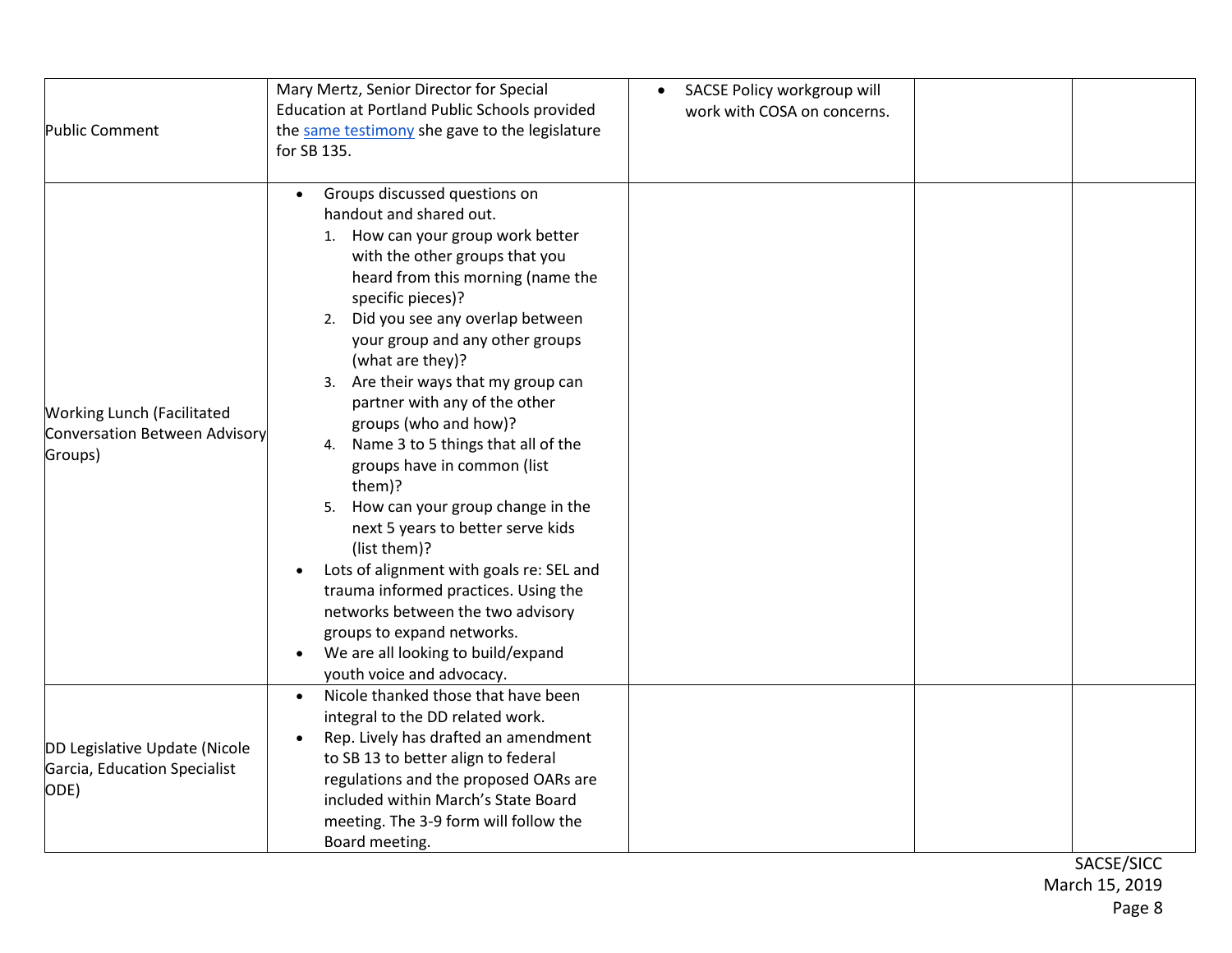|                               | A crosswalk between IFSP and IEPs       |
|-------------------------------|-----------------------------------------|
|                               | focused on the 5 developmental          |
|                               | domains was shared. Early Learning      |
|                               | Standards are embedded into the         |
|                               | crosswalk.                              |
|                               | There was consensus the crosswalk       |
|                               | would be helpful.                       |
|                               | Linda shared March is Traumatic Brain   |
|                               | Injury Month.                           |
|                               | A barrier to eligibility in Oregon has  |
|                               | been lack of medical information.       |
|                               | This Video clip was viewed.             |
|                               | Please respond to the School psy        |
|                               | survey and Educator Survey link         |
|                               | We are gaining insight before           |
|                               |                                         |
|                               | determining if we go to the state board |
| Credible History              | for credible history. A highly skilled  |
| Interview/Traumatic Brain     | staff member conducts credible history  |
| Injury (Linda Brown, ODE      | interview. The interview would clearly  |
| <b>Education Specialist)</b>  | delineate between how the student       |
|                               | functioned before and after the         |
|                               | traumatic event.                        |
|                               | We are not trying to over identify      |
|                               | students with TBI.                      |
|                               | IDEA does not require a medical         |
|                               | statement.                              |
|                               | There was also discussion about what    |
|                               | other states do and how CBIRT is an     |
|                               | international expert and in our         |
|                               | backyard.                               |
|                               | Oregon Infant Mental Health             |
| Oregon Infant Mental Health   | Association (ORIMHA): Promote           |
| Endorsement (Sherri Alderman, | awareness for early nurturing           |
| Oregon Infant Mental Health   | relationships; inform policy makers     |
| Association) "Public Comment" |                                         |
|                               | about infant mental health principles   |
|                               | and build Oregon's capacity to support  |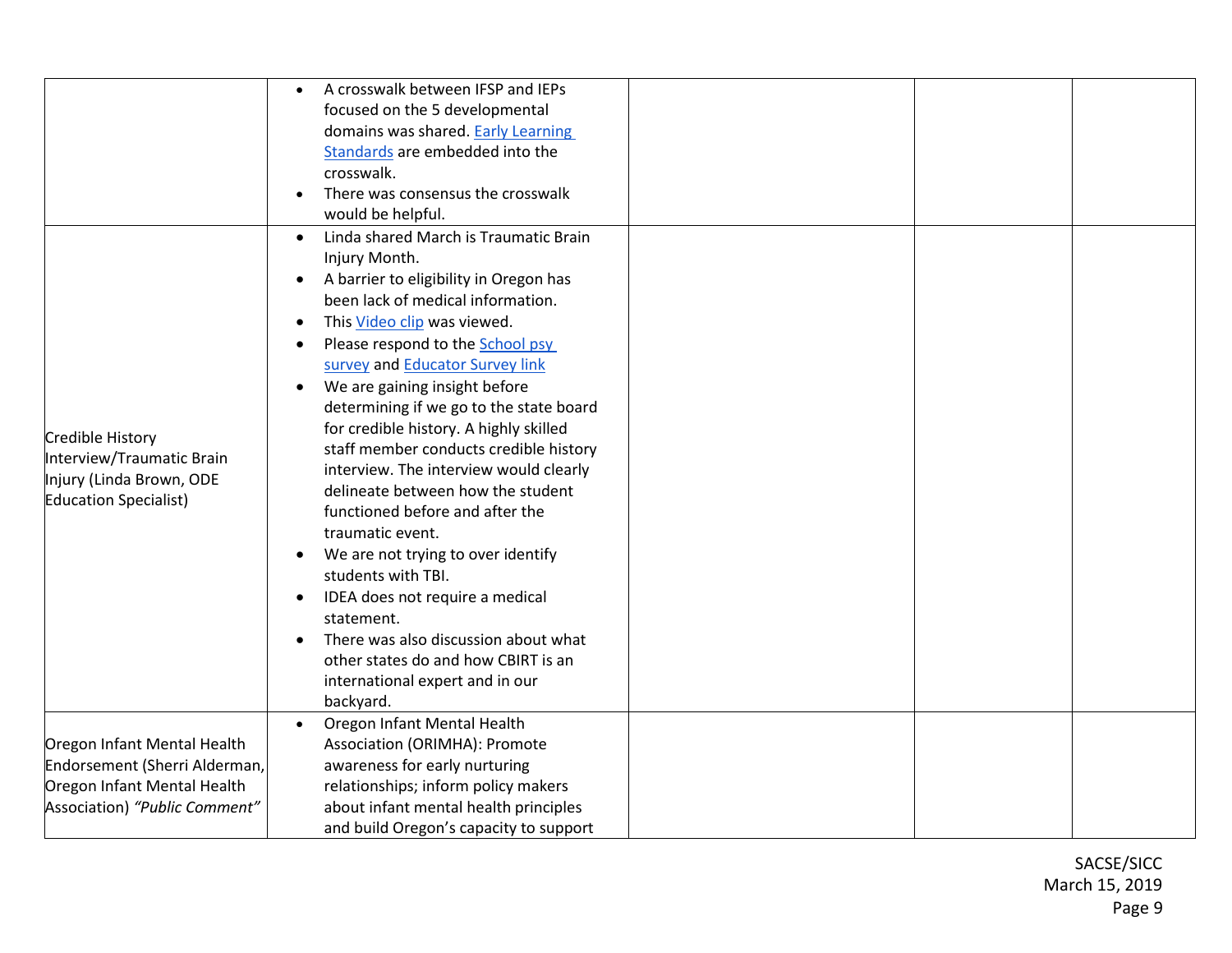|                                  | emotional health and wellbeing across                   |  |  |
|----------------------------------|---------------------------------------------------------|--|--|
|                                  | systems.                                                |  |  |
|                                  | This is cross sector and interdisciplinary<br>$\bullet$ |  |  |
|                                  | membership of all professionals                         |  |  |
|                                  | working with or on behalf of infants,                   |  |  |
|                                  | toddlers, their families & communities.                 |  |  |
|                                  | Activities: professional development,                   |  |  |
|                                  | networking, early childhood expertise                   |  |  |
|                                  | & endorsement.                                          |  |  |
|                                  | Endorsement is not a certification,                     |  |  |
|                                  | license or degree. It recognizes                        |  |  |
|                                  | experiences that lead to competency.                    |  |  |
|                                  | Endorsement is work, education, in                      |  |  |
|                                  | service training and reflective                         |  |  |
|                                  | supervision.                                            |  |  |
|                                  | There are four categories of                            |  |  |
|                                  | endorsement that are intended to                        |  |  |
|                                  | reflect the core sector aspect of                       |  |  |
|                                  | endorsement. Endorsement began in                       |  |  |
|                                  | Oregon in 2016. There are 36 core                       |  |  |
|                                  |                                                         |  |  |
|                                  | competencies.                                           |  |  |
|                                  | Mandy provided a historical overview<br>$\bullet$       |  |  |
|                                  | of how EI/ECSE teams can                                |  |  |
|                                  | SACSE and SICC addressed this issue                     |  |  |
|                                  | about 3 years ago.                                      |  |  |
|                                  | Endorsement shifted to specialization                   |  |  |
|                                  | for birth to five. Standards were also                  |  |  |
| TSPC Update (Mandy Stanley,      | added to support specialization and                     |  |  |
| <b>Education Specialist ODE)</b> | identifying what needs these specific                   |  |  |
|                                  | roles might have.                                       |  |  |
|                                  | A workgroup provided the standards                      |  |  |
|                                  | that were adopted in February. TSPC's                   |  |  |
|                                  | website has this information.                           |  |  |
|                                  | SICC is requesting the endorsement to                   |  |  |
|                                  | potentially come back birth to age                      |  |  |
|                                  | eight.                                                  |  |  |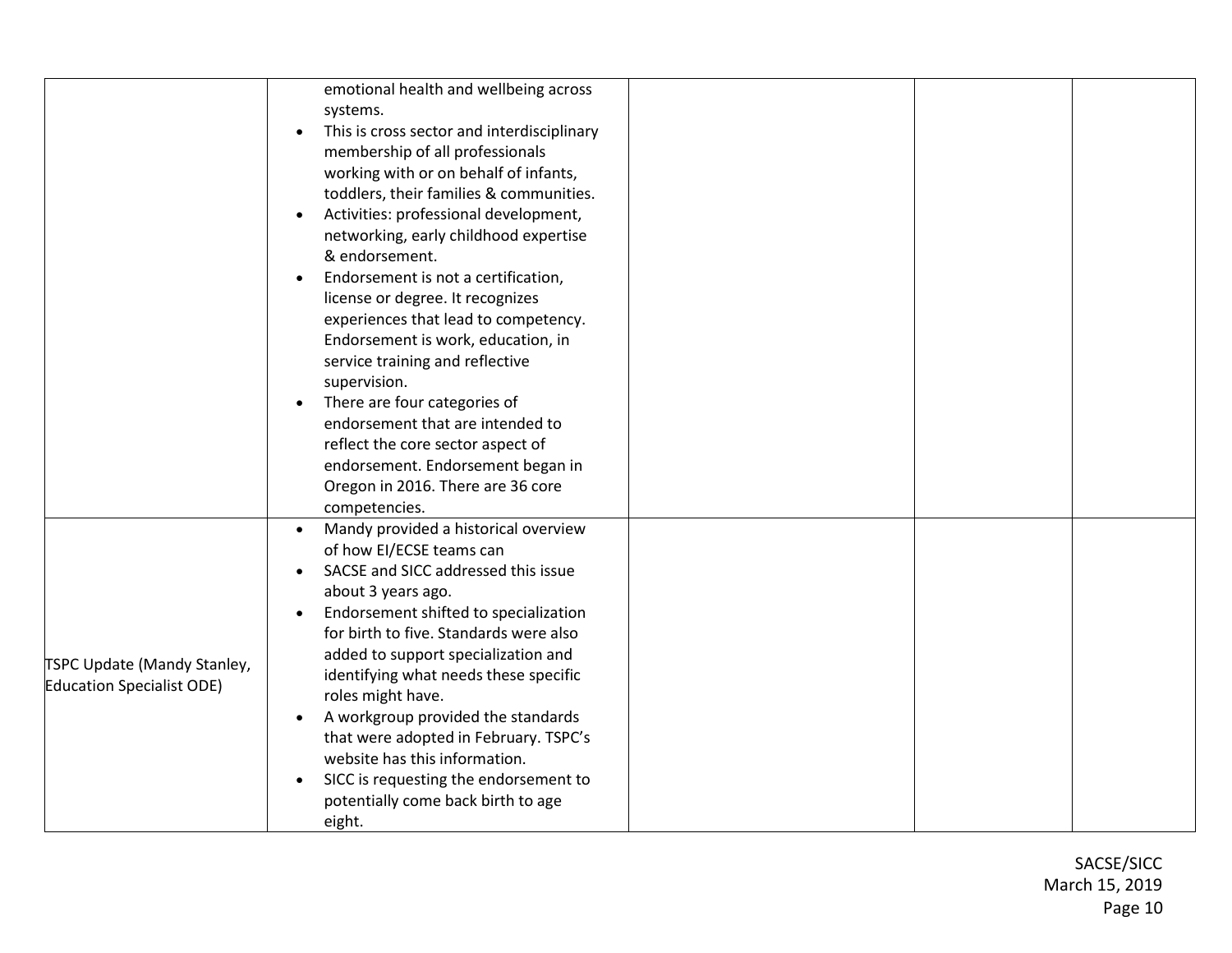|                                                                                | Division for Early Childhood is also<br>looking at personnel prep standards;<br>these will be nationally known<br>standards.                                                                                                                                                                                                                                                                                                                                                                                                                                                                                                                                                                                                                                                                                                                                                                                                                                                                                                                                                                                                                                                                                                                            |                                                                  |  |
|--------------------------------------------------------------------------------|---------------------------------------------------------------------------------------------------------------------------------------------------------------------------------------------------------------------------------------------------------------------------------------------------------------------------------------------------------------------------------------------------------------------------------------------------------------------------------------------------------------------------------------------------------------------------------------------------------------------------------------------------------------------------------------------------------------------------------------------------------------------------------------------------------------------------------------------------------------------------------------------------------------------------------------------------------------------------------------------------------------------------------------------------------------------------------------------------------------------------------------------------------------------------------------------------------------------------------------------------------|------------------------------------------------------------------|--|
| <b>ODE Report Cards (Amelia</b><br>Vargas, Reporting Team Lead<br>Analyst ODE) | Amelia and Elyse requested feedback<br>$\bullet$<br>during a collaborative discussion on At-<br>A-Glance profiles.<br>This time next year, mock-ups will be<br>available.<br>Participants identified potential<br>improvements in the following areas:<br>potential for parents to drill down to<br>specific data points they are interested<br>in, interest in seeing CTE information<br>and the inclusion of students with<br>disabilities in CTE, are there definitions<br>included, dropout rate, is it being<br>designed to be printed on paper or to<br>be interactive on the web, make it<br>mobile friendly, we might want grade<br>level differentiation, and include<br>averages for the state to see where<br>districts stand.<br>By separating the At-A-Glance and<br>SPED reports cards - it is confusing.<br>The following recommendations<br>were provided: A disclaimer about<br>marginal changes and statistical<br>significance was shared; web-based<br>utility with flexibility for districts to<br>navigate and use the data;<br>requested to look at data three<br>dimensionally; look at leaning<br>indicators to intervene with<br>students; use newer data always.<br><b>Stakeholder Engagement Opportunities</b><br>$\bullet$ | Send any additional feedback to<br>$\bullet$<br>Jeremy or Mandy. |  |